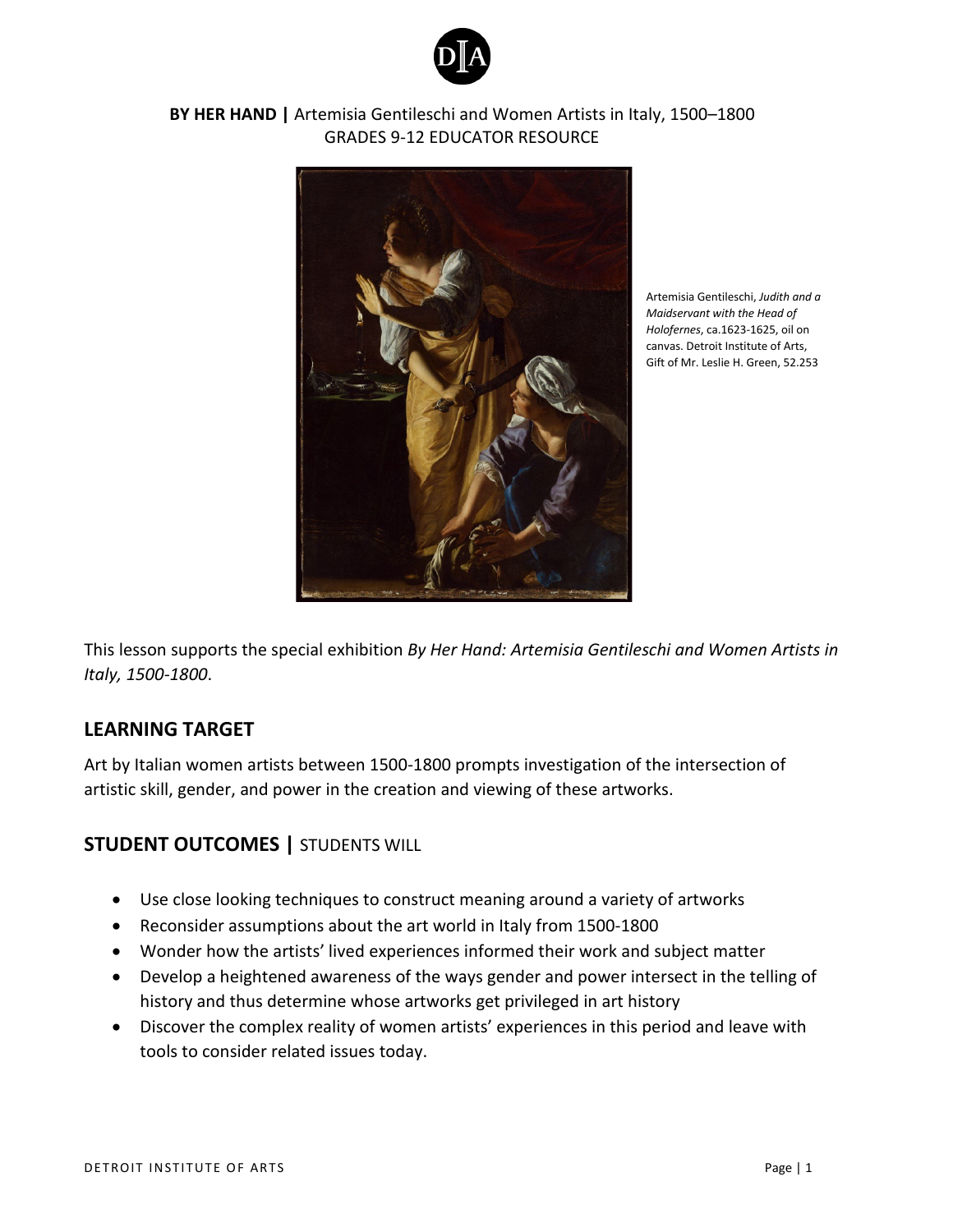# **CCSS Alignment**

Global Citizenship (C3) Framework for Social Students Standards

D1.5 a Determine the kinds of sources that will be helpful in answering compelling and supporting questions taking into consideration multiple points of view represented by the sources, the types of sources available and the potential use of the sources.

History D2.His.16c Integrate evidence from multiple relevant historical sources and interpretations into a reasoned argument about the past.

**Literacy** 

CCSS.Literacy.RI.11-12.7 Integrate and evaluate multiple sources of information presented in different media or formats (e.g.visually, quantitatively) as well as in words in order to address a question or solve a problem.

CCSS.ELA-Literacy.RL.9-10.7 Analyze the representation of a subject in two different artistic mediums, including what is emphasized or absent in each treatment (e.g. Auden's Musee des Beaux Arts' and Breughel's Landscape with the Fall of Icarus).

CCSS.ELA-Literacy.W.9-10.3.b Use narrative techniques, such as dialogue, pacing, description, reflection, and multiple plot lines, to develop experiences, events, and /or characters.

# **21ST CENTURY LEARNING SKILLS ALIGNMENT**

Communication

**Creativity** 

Critical Thinking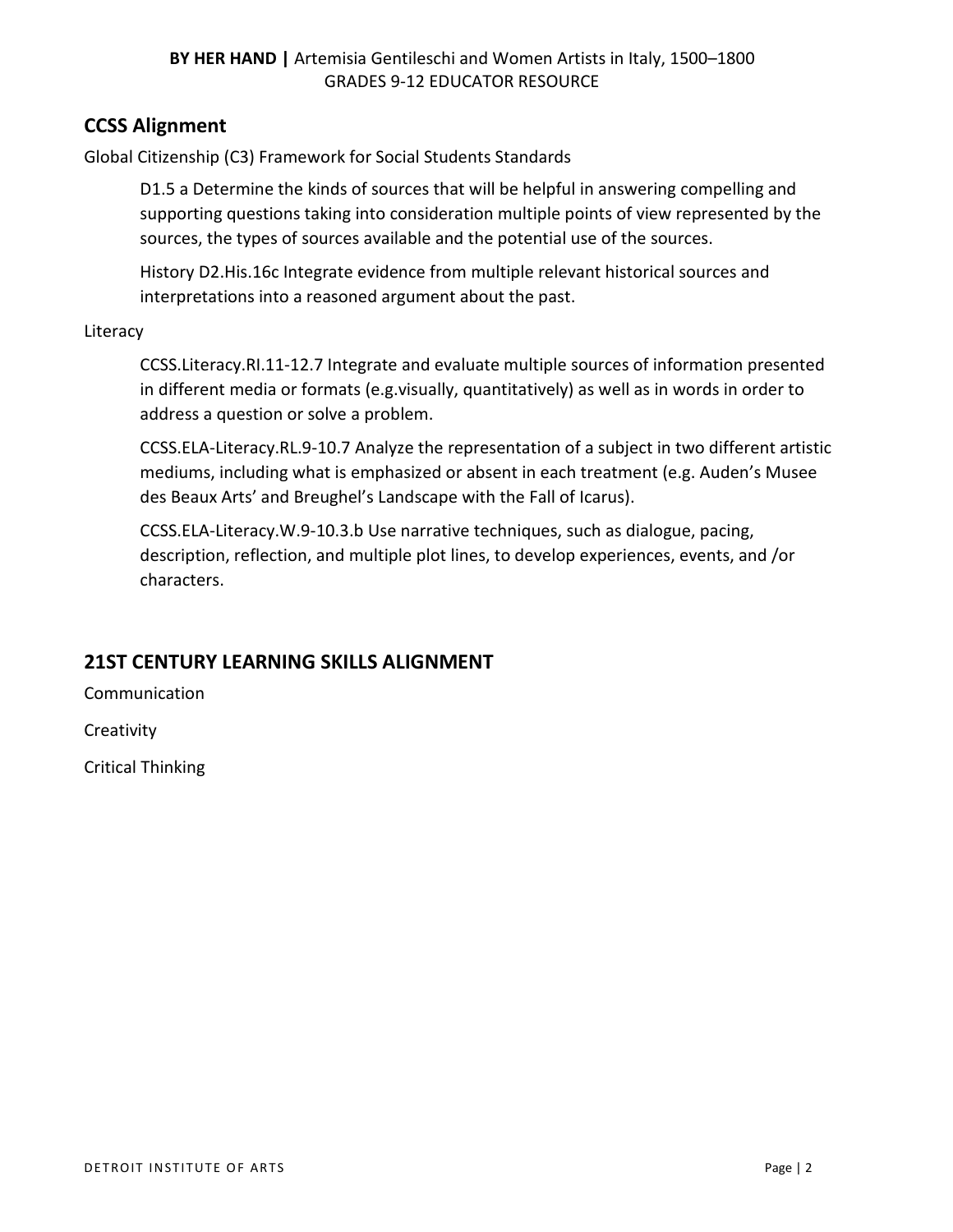# **PRE-VISIT ACTIVITIES**

Introduce students to the topic of Italian women artists between 1500-1800, the difficulty of this achievement due to gender bias, and the significance of admiring their work today when it was often attributed to male artists in the past. Use one or both of the pre-visit activities to cultivate curiosity and a practice of careful observation around the artworks of a few women artists who are featured in the exhibition they will see at the Detroit Institute of Arts.

**Attachments** 

- See, Think, Wonder (Appendix A)
- Portrait Compare and Contrast (Appendix B)
- By Her Hand Image Slides

# **DURING VISIT ACTIVITY**

Self-Guide: Before students walk through the exhibit, have them choose one activity to do in pairs or small groups. Remind students that they can bring a clipboard or notebook as a hard surface to write on and only pencils as their writing utensil.

### Attachments

Exhibit Activity 1: Expressing our Learning Through Observation (Appendix C) Artist: Sofonisba Anguissola

Exhibit Activity 2: See, Think, Wonder (Appendix D) Artists: Fede Galizia and Orsola Maddalena Caccia

Exhibit Activity 3: Compare and Contrast (Appendix E) Artists: Elisabetta Sirani and Artemisia Gentileschi

Exhibit Activity 4: Perceive, Know About, Care About (Appendix F) Artist: Anna Bacherini Piattoli

**WARNING |** Two objects in the show (a painting and a video) contain stories of sexual assault. The painting does not include any explicit imagery and the video is in a separate room. Both moments are easily avoidable and signaled by signage in the galleries.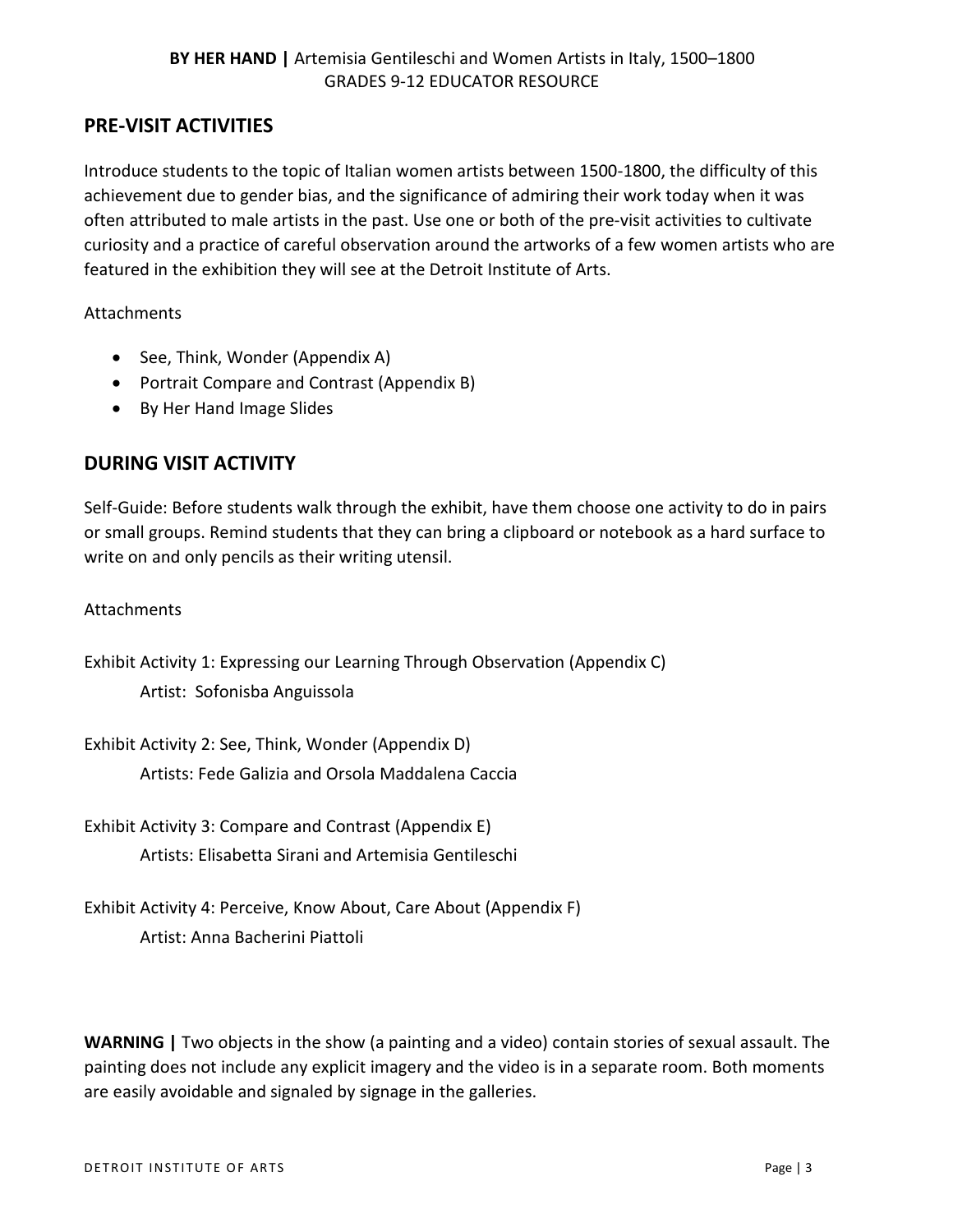# **POST-VISIT ACTIVITIES**

## **ACTIVITY 1 | I Used to Think... Now I Think...**

Using the sentence starters, "I used to think…Now I think…" encourage students to reflect on how their thinking has changed throughout these lessons about women artists, 1500-1800.

### *I used to think….*

What assumptions did you have about the opportunities for women artists in the past? What other thoughts did you have about women artists prior to your visit to the DIA?

#### *Now I think…*

How has your thinking changed since you experienced the exhibit? What new information did you find interesting or intriguing? What are some themes or topics that resonated with you?

In small groups, have students share out their "I used to think…Now I think…" reflections, using their information from their pre-visit and during visit handouts.

### **ACTIVITY 2** | Making Connections

In this summative activity, students create an original artwork using any medium (such as pencil, paint, clay, found objects, collage, etc.) that responds to one of the prompts below. Support student connections between what they're learning in the classroom, the society we live in, and the exhibit by asking them to write a one-page reflection about their original work.

How might an artists' lived experiences around gender and power inform their work and subject matter? Use at least two specific examples to support your response.

In what ways did women artists have and show their power as artists between 1500 and 1800? How does that compare and/or contrast to women artists of a different time period, in a different region? Use at least two specific examples to support your response.

What is the legacy of the artists featured in the exhibit By Her Hand: Artemisia Gentileschi and Women Artists in Italy, 1500–1800? What major takeaways do you have from this exhibit?

This educational resource was developed by the DIA Education Programs team in collaboration with art teacher Damariscotta Rouelle.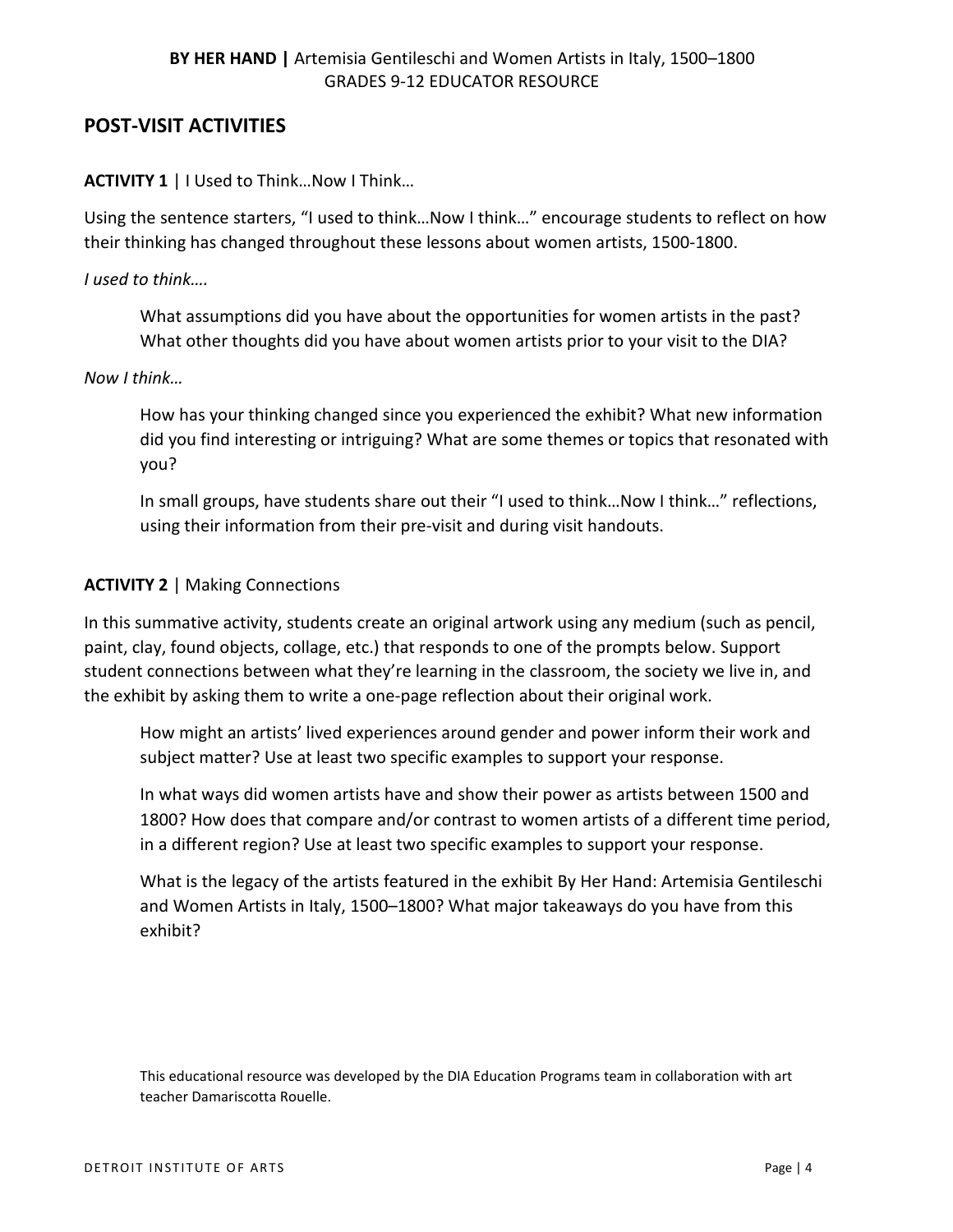## **PRE-VISIT ACTIVITY** | See, Think, Wonder (Appendix A)

#### **Step 1: Observation**

Take a few moments to look closely at *Judith and a Maidservant with the Head of Holofernes* by Artemisia Gentileschi, then complete the table and questions below.

| See              | <b>Think</b>                  | Wonder                        |
|------------------|-------------------------------|-------------------------------|
| What do you see? | What do you think about that? | What does it make you wonder? |
|                  |                               |                               |
|                  |                               |                               |
|                  |                               |                               |
|                  |                               |                               |
|                  |                               |                               |
|                  |                               |                               |
|                  |                               |                               |
|                  |                               |                               |
|                  |                               |                               |
|                  |                               |                               |

#### **Step 2: Questions**

1. What assumptions do you have about the time period this image was created? What do you see that makes you say that?

2. What messages are being whispered to you? What messages are being shouted? What do you see that makes you say that?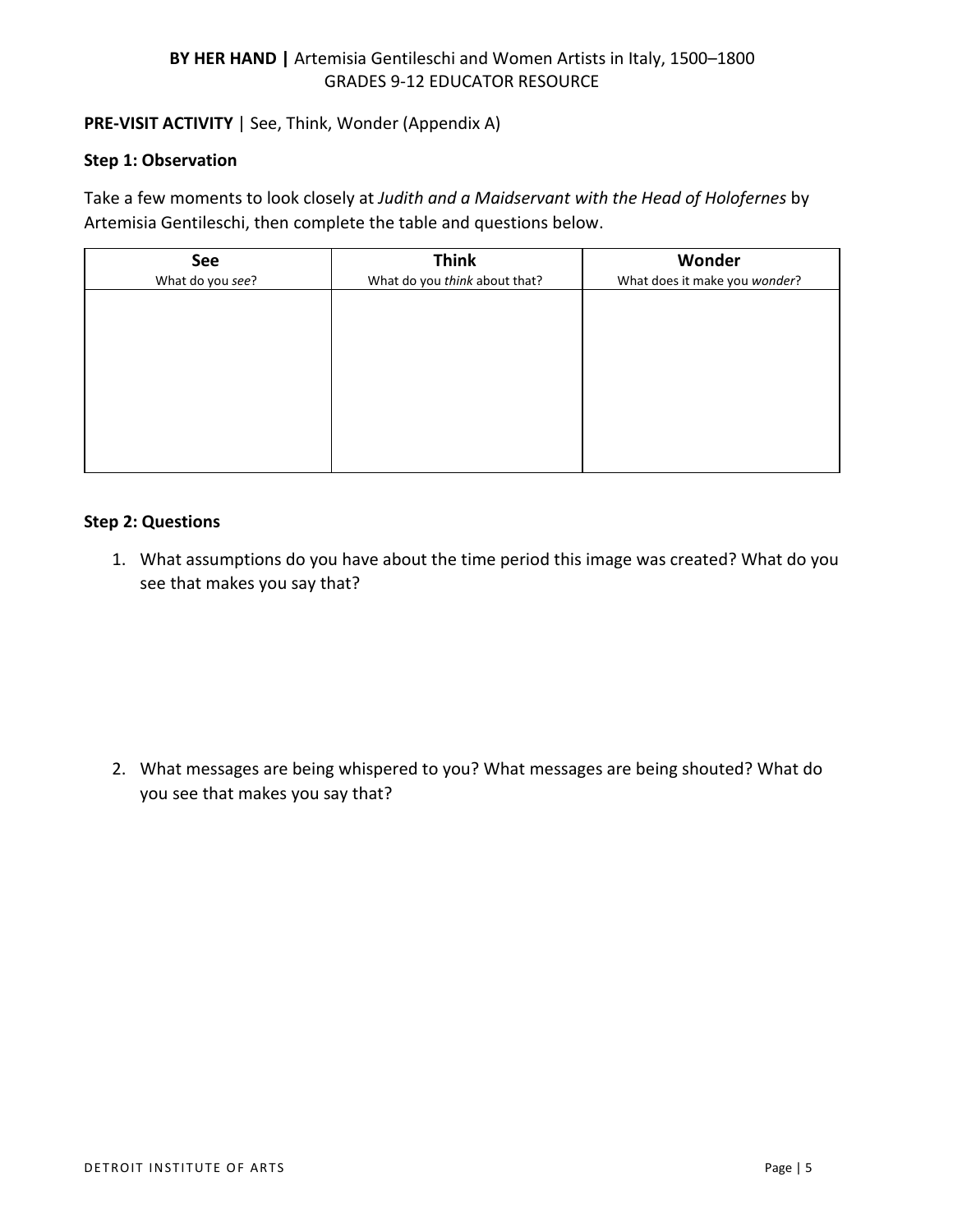**PRE-VISIT ACTIVITY** | Self-Portrait Compare and Contrast (Appendix B)

### **Step 1: Observation**

- *Self-Portrait at the Easel*, Sofonisba Anguissola
- *Self-Portrait as a Lute Player*, Artemisia Gentileschi

Look closely at each image listed above and complete the table below.

| <b>Compare</b><br>What similarities do you notice between the two images? | Contrast<br>What differences do you notice between the two images? |
|---------------------------------------------------------------------------|--------------------------------------------------------------------|
|                                                                           |                                                                    |
|                                                                           |                                                                    |
|                                                                           |                                                                    |
|                                                                           |                                                                    |
|                                                                           |                                                                    |
|                                                                           |                                                                    |
|                                                                           |                                                                    |

#### **Step 2: Questions**

1. How are these artists choosing to depict themselves? What do you see that makes you say that?

2. What power do self-portraits have? Not have?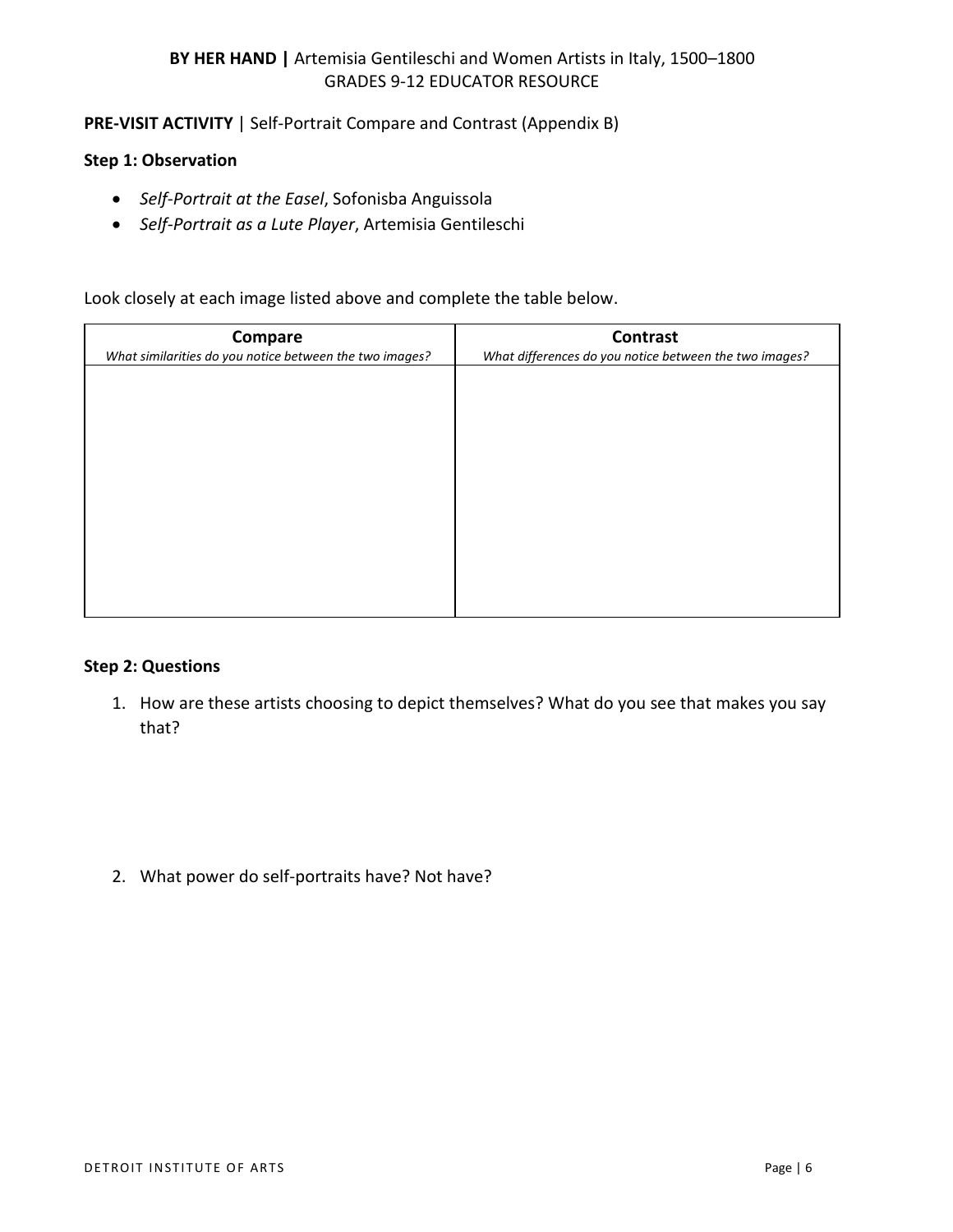**EXHIBITION ACTIVITY 1**: Expressing our Learning Through Observation (Appendix C)

Artist: Sofonisba Anguissola

#### **Learn**

Many of the artists in this exhibition were trained by their fathers, their husbands, or self-taught. Social norms dictated that it was not appropriate for young women to travel outside the home unaccompanied, thus limiting their opportunities and experiences in the world in which they lived.

#### **Look**

Look closely at all of Sofonisba Anguissola's work in the exhibition. Choose one character within one of her works and complete the **Perceive, Know About, Care About** table from that character's perspective. Write or draw your responses.

| <b>Perceive</b><br>What can the person perceive?<br>What do you see that makes you say that? | <b>Know About</b><br>What might the person know about or<br>believe?<br>What do you see that makes you say that? | <b>Care About</b><br>What might the person care about?<br>What do you see that makes you say that? |
|----------------------------------------------------------------------------------------------|------------------------------------------------------------------------------------------------------------------|----------------------------------------------------------------------------------------------------|
|                                                                                              |                                                                                                                  |                                                                                                    |
|                                                                                              |                                                                                                                  |                                                                                                    |

*This thinking routine was adapted from Project Zero, Harvard Graduate School of Education.*

- 1. What do you notice about the images by Sofonisba Anguissola?
- 2. What emotions are captured in Anguissola's work? What do you see that makes you say that?
- 3. What wonderings or puzzles do you have about Anguissola and the time period during which she lived?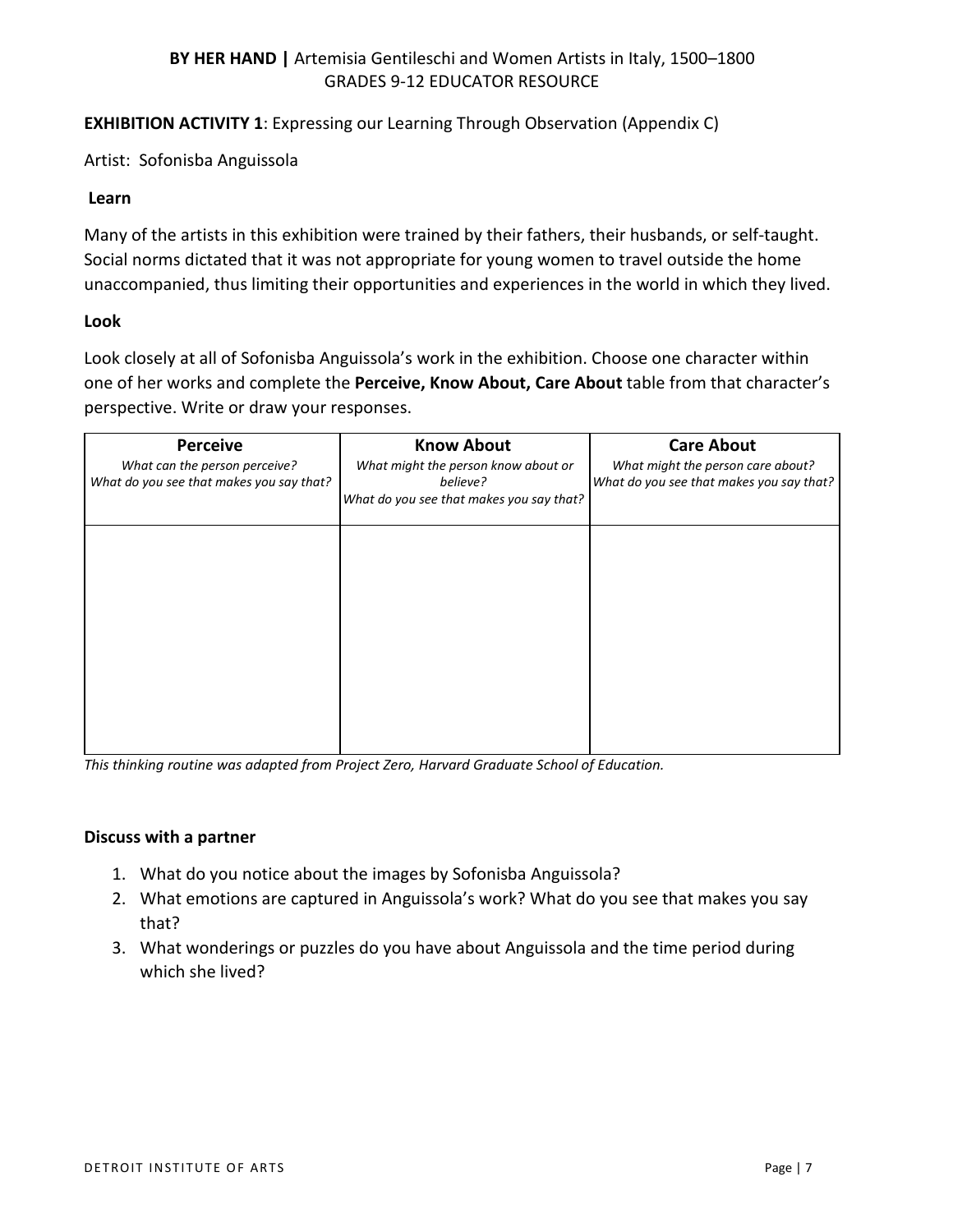# **EXHIBITION ACTIVITY 2:** See, Think, Wonder (Appendix D)

Artists: Fede Galizia and Orsola Maddalena Caccia

#### **Learn**

Women artists of this period could not go to art classes and were not allowed to attend figure drawing classes that were attended by men. There was a social stigma (shameful was a word used at the time) attached to women who accompanied men outside their home unless it was with their father or their husband.

### **Look**

- *Judith with the Head of Holofernes* by Fede Galizia
- *Mary Magdalene* by Orsola Maddalena Caccia

Look closely at both paintings list above. Complete the **See, Think, Wonder** table below. Write or draw your response.

| <b>Think</b>                  | Wonder                        |
|-------------------------------|-------------------------------|
| What do you think about that? | What does it make you wonder? |
|                               |                               |
|                               |                               |
|                               |                               |
|                               |                               |
|                               |                               |
|                               |                               |
|                               |                               |
|                               |                               |

*This thinking routine was adapted from Project Zero, Harvard Graduate School of Education.*

- What do you notice regarding the subject matter of these paintings?
- What factors might have impacted the subject matter women artists depicted between 1500-1800? Why?
- What factors might impact the subject matter of women artists today? Explain.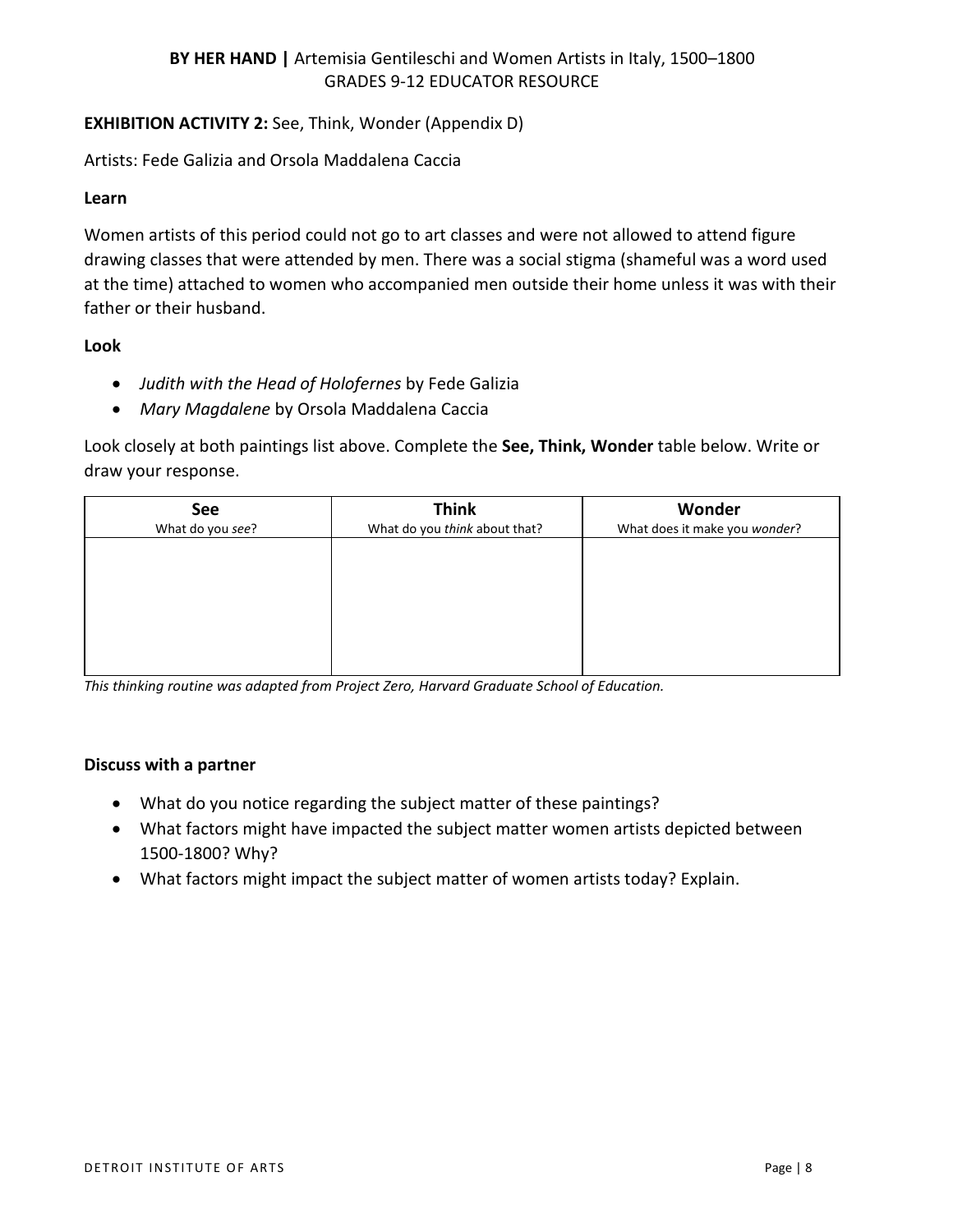# **EXHIBITION ACTIVITY 3:** Compare and Contrast Exercise (Appendix E)

Artists: Elisabetta Sirani and Artemisia Gentileschi

### **Learn**

Elisabetta Sirani painted many subjects including religion and family, and her paintings of strong women show us her self-confidence. Artemisia Gentileschi painted many self-portraits as well as subjects of strong women. The story of Portia, and the story of Judith are about courage, strength, and confidence.

## **Look**

- *Portia Wounding Her Thigh* by Elisabetta Sirani
- *Judith and a Maidservant with the Head of Holofernes* by Artemisia Gentileschi

Look closely at two paintings listed above and then complete the table below. Write or draw your responses.

| Compare                                                 | Contrast                                               |
|---------------------------------------------------------|--------------------------------------------------------|
| What similarities do you notice between the two images? | What differences do you notice between the two images? |
|                                                         |                                                        |
|                                                         |                                                        |
|                                                         |                                                        |
|                                                         |                                                        |
|                                                         |                                                        |
|                                                         |                                                        |
|                                                         |                                                        |
|                                                         |                                                        |
|                                                         |                                                        |

- 1. What emotions do these paintings evoke for you?
- 2. In what ways might these paintings show courage?
- 3. Read more about women artists while in the exhibit. What choices do you see these women artists making in terms of how they've depicted these subjects?